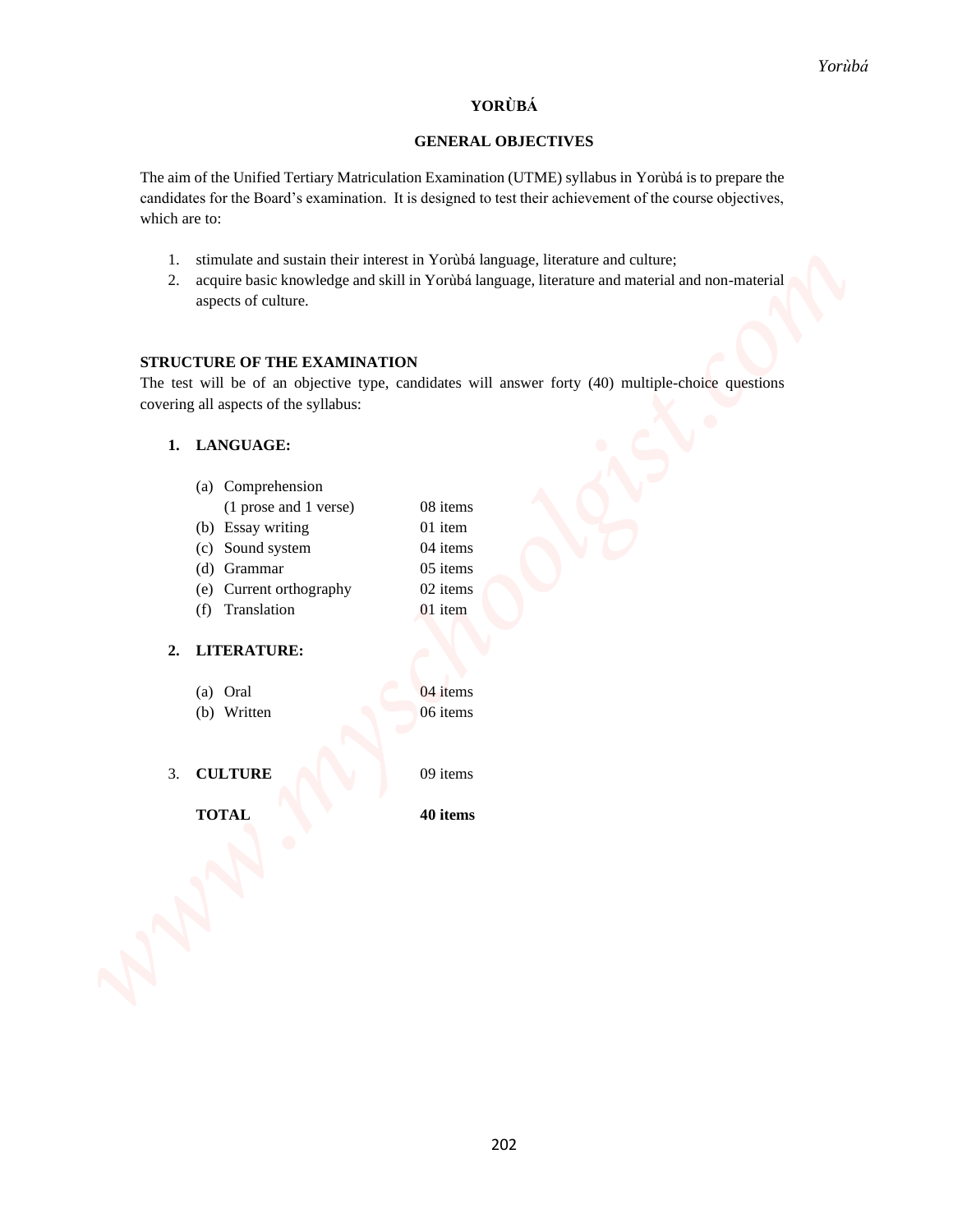# **DETAILED SYLLABUS**

|                  |                                                                                                                | Yorùbá<br><b>DETAILED SYLLABUS</b>                                                                                                                                                                                                                                    |
|------------------|----------------------------------------------------------------------------------------------------------------|-----------------------------------------------------------------------------------------------------------------------------------------------------------------------------------------------------------------------------------------------------------------------|
|                  | TOPICS/CONTENTS/NOTES                                                                                          | <b>OBJECTIVES</b>                                                                                                                                                                                                                                                     |
| <b>SECTION A</b> |                                                                                                                |                                                                                                                                                                                                                                                                       |
| 1.<br>(a)        | <b>LANGUAGE:</b><br><b>Comprehension:</b><br>Prose<br>(i)<br>(ii)<br>Verse                                     | Candidates should be able to:<br>identify central issues in a passage and draw<br>(i)<br>appropriate conclusions;<br>determine basic assumptions and express ideas;<br>(ii)<br>and<br>identify the meanings and functions of given<br>(iii)<br>phrases and sentences. |
|                  | (b) Essay Writing:                                                                                             | Candidates should be able to:<br>identify different types of essay; and<br>(i)<br>apply different types of techniques associated<br>(ii)<br>with each type.                                                                                                           |
| (c)              | <b>Sound System:</b><br>Production of sounds (consonants<br>(i)<br>and vowels);                                | Candidates should be able to:<br>identify organs of speech, speech sounds and<br>(i)<br>parameters for describing each speech sound;                                                                                                                                  |
|                  | (ii)<br>Tones and tone change;                                                                                 | determine their correct usages;<br>(iia)<br>(iib) detect linguistic errors (pronunciations and<br>wrong usages);                                                                                                                                                      |
|                  | (iii)<br>Syllable structure; and                                                                               | determine the syllable components of words;<br>(iii)<br>and                                                                                                                                                                                                           |
|                  | Sound processes - co-vowel<br>(iv)<br>occurrence, elision, deletion, etc.                                      | demonstrate<br>knowledge<br>the<br>basic<br>(iv)<br>of<br>principles underlying the relationship between<br>sounds.                                                                                                                                                   |
|                  | (d) Grammar:<br>Morphology - Word-formation;<br>(i)                                                            | Candidates should be able to:<br>good knowledge<br>of word<br>demonstrate<br>(i)<br>derivation;                                                                                                                                                                       |
|                  | Loan-word integration;<br>(ii)                                                                                 | demonstrate knowledge of word adoption;<br>(i)                                                                                                                                                                                                                        |
|                  | (iii)<br>Word classes $-$ nouns, verbs,<br>adjectives, adverbs, pronouns,<br>conjunctions, prepositions, etc.; | identify the appropriate class a word belongs to;<br>(iii)                                                                                                                                                                                                            |
|                  | Phrases and clauses – types and<br>(iv)<br>functions;                                                          | (iv) demonstrate knowledge and understanding of<br>Yorùbá syntax;                                                                                                                                                                                                     |
|                  | Sentences – types, structures and<br>(v)<br>functions.                                                         | identify the types structures and functions of<br>(v)<br>sentences.                                                                                                                                                                                                   |
| (e)              | <b>Current Orthography</b>                                                                                     | Candidates should be able to:<br>present ideas in acceptable written form.                                                                                                                                                                                            |
| (f)              | <b>Translation</b>                                                                                             | Candidates should be able to:<br>interpret sentences and ideas in accordance with<br>acceptable principles.                                                                                                                                                           |
| $\mathbf{2}$     | <b>LITERATURE:</b>                                                                                             | Candidates should be able to:                                                                                                                                                                                                                                         |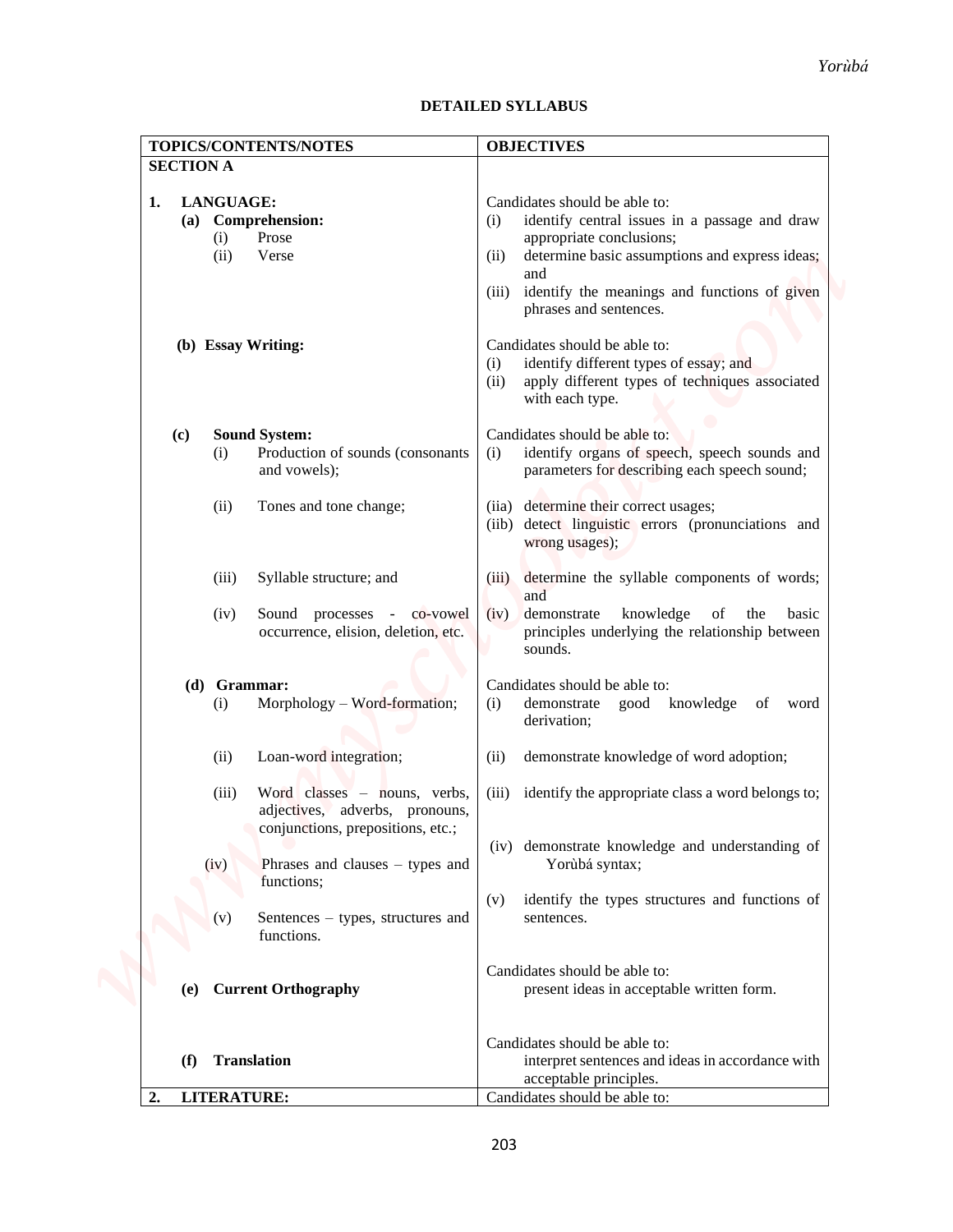| TOPICS/CONTENTS/NOTES                                                                                                                                  | <b>OBJECTIVES</b>                                                                                                                                                                                                                                                                                                                                           |
|--------------------------------------------------------------------------------------------------------------------------------------------------------|-------------------------------------------------------------------------------------------------------------------------------------------------------------------------------------------------------------------------------------------------------------------------------------------------------------------------------------------------------------|
| <b>Oral Literature:</b><br>(a)<br>Prose:<br>(i)<br>Babalolá, A. (2018). Akójopo Aló<br><i>ljàpá (Apá Kìn-ín-ní)</i> . Íbàdàn:<br>University Press Plc. | identify central issues, problems and the<br>(i)<br>component parts of ideas presented in the<br>work of art;<br>(ii) draw moral lessons from the text;<br>(iii) identify<br>figurative<br>idiomatic<br>the<br>and<br>expressions in the text; and<br>(iv) draw appropriate conclusions.                                                                    |
| (ii)<br>Poetry:<br>Babalolá, A. (2001). Awon Oriki<br>Orílè Métàdínlógbòn, Lagos:<br>Learn Africa Plc. pp. i-ix & 117-<br>314.                         | Candidates should be able to:<br>deduce logical inferences from abstract<br>(i)<br>relations of components in the work of art; and<br>identify the figurative<br>and idiomatic<br>(i)<br>expressions in the poem.                                                                                                                                           |
| <b>Written Literature:</b><br>(b)<br>Prose:<br>(i)<br>Awé, D. (2016). Morèmi Ajàșorò.<br>Ilésà: Elyon Publishers.                                      | Candidates should be able to:<br>demonstrate good knowledge of ideas in the<br>(i)<br>work of art;<br>draw moral lessons from the text;<br>(i)<br>identify the narrative techniques in the text; and<br>(iii)<br>identify the figurative<br>idiomatic<br>(iv)<br>and<br>expressions in the text.                                                            |
| (ii)<br>Poetry:<br>Akànjí, A. (2017). <i>Orò Enu</i><br>Akéwi. İbàdàn: Genius Books<br>Publishers.                                                     | Candidates should be able to:<br>deduce the import of written works of art and<br>(i)<br>genres; and<br>identify the figurative<br>idiomatic<br>and<br>(ii)<br>expressions in the poem.                                                                                                                                                                     |
| (iii)<br>Drama:<br>Isòlá, A. (2014). Nitori Owó.<br>Osogbo: Sumob Publishers.                                                                          | Candidates should be able to:<br>identify the central theme of the work;<br>(i)<br>interpret same in accordance with acceptable<br>(ii)<br>principles of the society;<br>identify types of drama;<br>(iii)<br>identify the figurative<br>idiomatic<br>and<br>(iv)<br>expressions in the drama; and<br>extract the narrative techniques in the drama.<br>(v) |
| <b>CULTURE:</b><br>3.<br>Èrò àti Igbàgbó:<br>1.<br>Olódùmarè, àkùdàáyà, emèrè, àjé, àwon<br>irúnmolè, abbl.                                            | Candidates should be able to:<br>distinguish traditional practices and acceptable<br>ways of life from modern and common-sense<br>beliefs.                                                                                                                                                                                                                  |
| Ètò Ìşèlú àti Ààbò Ìlú:<br>2.<br>Egbé àti ogbà, oyè jíje àti àwon ìjòyè,<br>ogun jíjà, abbl.                                                           | Candidates should be able to:<br>assess the functions and roles of individuals,<br>chieftains, and groups in ensuring peace,<br>stability and continuity of society.                                                                                                                                                                                        |
| Êtò Isinkú àti Ogún Pínpín:<br>3.<br>Òkú àgbà, òkú òfò, òkú òòsà, ìtúfò, ilè<br>òkú gbígbé, idí igi, mòlébí, bàbá isinkú,<br>abbl.                     | Candidates should be able to:<br>distinguish between traditional practices; and<br>(i)<br>(ii)<br>relate them to funerals and inheritance.                                                                                                                                                                                                                  |
| Ònkà Yorùbá:<br>4.<br>Oókan títí dé òké kan (1-20,000).                                                                                                | Candidates should be able to:<br>count in Yorùbá numerals; and<br>(i)                                                                                                                                                                                                                                                                                       |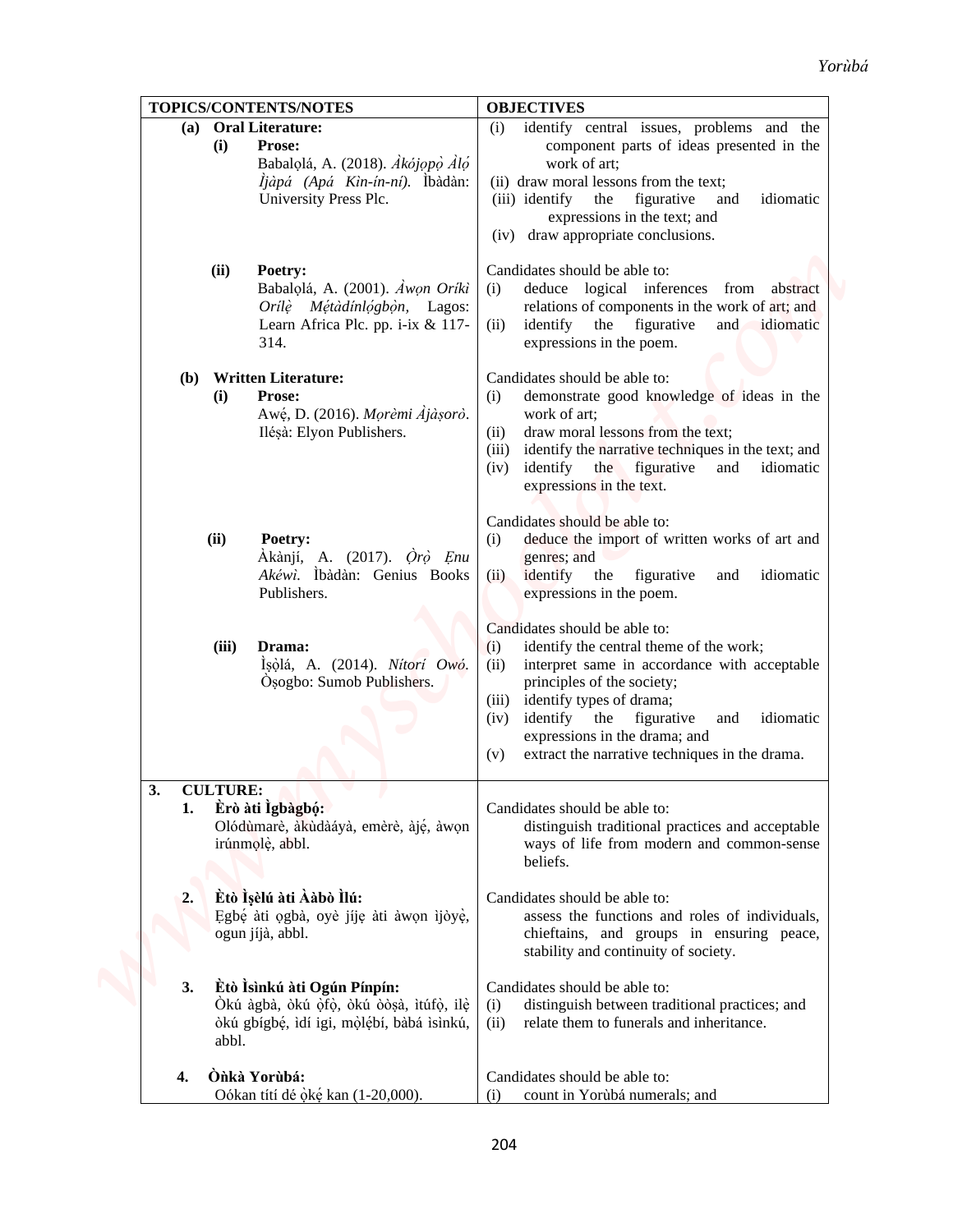| apply addition, deduction and division methods<br>(ii)<br>in Yorùbá.<br>5.<br>Candidates should be able to:<br>Ayeye:<br>Igbéyàwó, isomolórúko, iwúyè, abbl.<br>relate social activities and events to appropriate<br>situations.<br>Ètò Ìwòsàn:<br>6.<br>Candidates should be able to:<br>Ítójú aláisàn, itójú àti igbèbí aboyún,<br>demonstrate knowledge of the best way of using<br>abbl.<br>the appropriate health care practices.<br>Eré Idárayá:<br>Candidates should be able to:<br>7.<br>identify types of Yorùbá traditional games;<br>Eré ò sùpá - à lọ, bojúbojú, abbl;<br>(i)<br>(i)<br>Eré ojúmomo - ijàkadì, ayò,<br>identify rules and regulations guiding each<br>(ii)<br>(ii)<br>òkòtó, àrín, abbl.<br>game; and<br>mention values derived from each game.<br>(iii)<br>Candidates should be able to:<br>Işé Abínibí àti Oúnje Ilè Yorùbá:<br>8.<br>Isé-àgbè ìsònà, ìlù lílù, abbl;<br>demonstrate adequate knowledge of the various<br>(i)<br>(i)<br>(ii)<br>Oúnje – àbàrí, iyán, èwà, abbl.<br>traditional professions;<br>compare various traditional professions;<br>(ii)<br>demonstrate knowledge of preparing each type<br>(iii)<br>of Yorùbá food; and<br>mention nutritional values of each food.<br>(iv)<br>Èkó Ilé:<br>9.<br>Candidates should be able to:<br>Ìwà ọmọlúàbí àti ànfààní rè.<br>identify acceptable patterns of behaviour and<br>attitude that conform with societal norms and<br>values. | TOPICS/CONTENTS/NOTES | <b>OBJECTIVES</b> |
|------------------------------------------------------------------------------------------------------------------------------------------------------------------------------------------------------------------------------------------------------------------------------------------------------------------------------------------------------------------------------------------------------------------------------------------------------------------------------------------------------------------------------------------------------------------------------------------------------------------------------------------------------------------------------------------------------------------------------------------------------------------------------------------------------------------------------------------------------------------------------------------------------------------------------------------------------------------------------------------------------------------------------------------------------------------------------------------------------------------------------------------------------------------------------------------------------------------------------------------------------------------------------------------------------------------------------------------------------------------------------------------------------------------------------------|-----------------------|-------------------|
|                                                                                                                                                                                                                                                                                                                                                                                                                                                                                                                                                                                                                                                                                                                                                                                                                                                                                                                                                                                                                                                                                                                                                                                                                                                                                                                                                                                                                                    |                       |                   |
|                                                                                                                                                                                                                                                                                                                                                                                                                                                                                                                                                                                                                                                                                                                                                                                                                                                                                                                                                                                                                                                                                                                                                                                                                                                                                                                                                                                                                                    |                       |                   |
|                                                                                                                                                                                                                                                                                                                                                                                                                                                                                                                                                                                                                                                                                                                                                                                                                                                                                                                                                                                                                                                                                                                                                                                                                                                                                                                                                                                                                                    |                       |                   |
|                                                                                                                                                                                                                                                                                                                                                                                                                                                                                                                                                                                                                                                                                                                                                                                                                                                                                                                                                                                                                                                                                                                                                                                                                                                                                                                                                                                                                                    |                       |                   |
|                                                                                                                                                                                                                                                                                                                                                                                                                                                                                                                                                                                                                                                                                                                                                                                                                                                                                                                                                                                                                                                                                                                                                                                                                                                                                                                                                                                                                                    |                       |                   |
|                                                                                                                                                                                                                                                                                                                                                                                                                                                                                                                                                                                                                                                                                                                                                                                                                                                                                                                                                                                                                                                                                                                                                                                                                                                                                                                                                                                                                                    |                       |                   |